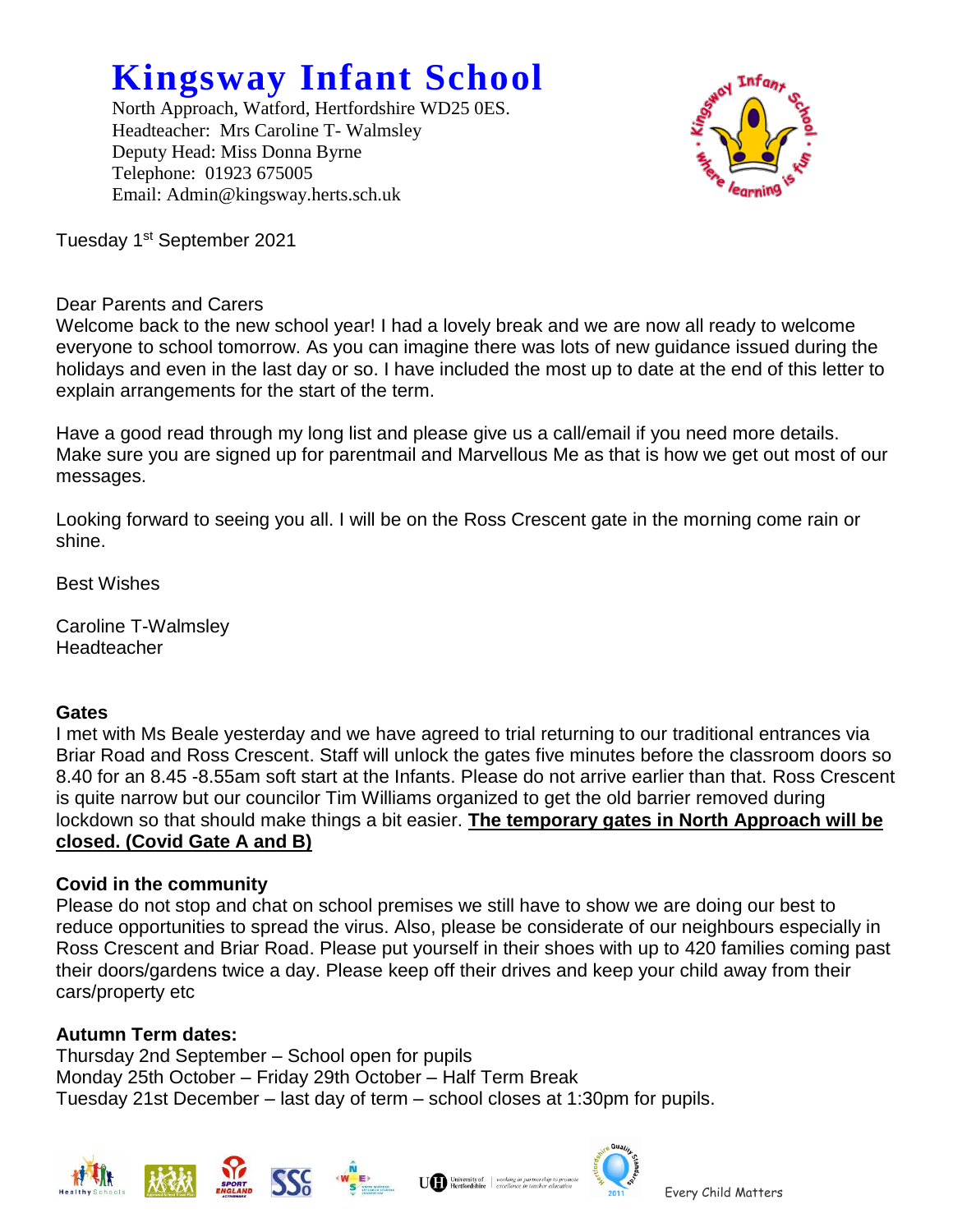# **School day and times**

The school day for all year groups  $-8:55$ am  $-3:05$ pm Drop off and pick up from the school playground Entrance to the school site from Briar Rd or Ross Crescent

#### **Reception**

For the first two days these children only stay in school until midday. Please collect from our side gate via the staff car park in North Approach at 12. Please consider social distancing and expect a little wait as we only let the children out one at a time when we can see the parent/carer. Staff will not know most of you so please be patient. From Monday  $6<sup>th</sup>$  September they will stay all day, have lunch and be going home at 3.05pm

#### **Lateness**

If your child is later than 8:55am and the gate is locked, please bring her/him to the school office. Please try not to be late as this disrupts the office, disrupts the learning and is not nice for your child to have to walk into the classroom from the wrong door.

#### **In the classroom**

 $\Box$  There is no longer an expectation to stick to class bubbles however, we will stick to class and year group assemblies each week for now.

 $\Box$  To allow air to circulate, windows and doors will be kept open as often as possible

□ Reading books will be issued usually on a Monday, Wednesday and Friday.

#### **Moving around**

 $\Box$  Playtimes and lunchtimes will be slightly staggered, however, classes and year groups will be able to mix

# **Cleaning and hygiene**

 $\Box$  Children and staff will continue to wash/sanitise their hands throughout the school day – e.g. on arrival, before break time, after break time, before lunch, after lunch and before home time.

- $\Box$  The children are reminded to 'Catch it, kill it, bin it' and place tissues in the bin
- $\Box$  Children will be encouraged to avoid touching their eves, nose and mouth

 $\Box$  Frequent cleaning by staff will take place with an extra focus on touch points. This, as well as additional cleaning and emptying of bins throughout the day will happen.

The classes have all had a deep clean before returning

# **Curriculum**

 $\Box$  The school will continue to provide an ambitious and broad curriculum in all subjects

 $\Box$  Teachers have identified the knowledge and key skills needed in order for pupils to progress

in each subject and from year group to year group

 $\Box$  A recovery curriculum has been carefully planned

# **Clubs**

 $\Box$  The after school club is run by school staff with a different theme each day. Please speak to the office for more details.

**Breakfast Club** is run by school staff from 7.45am. Breakfast is included

#### . **Holidays**

 $\Box$  As usual, you should plan your holidays within school holidays. Avoid seeking permission to take your children out of school during term time.

 $\Box$  Keep in mind that you and your children may need to self-isolate when you return from a trip overseas.